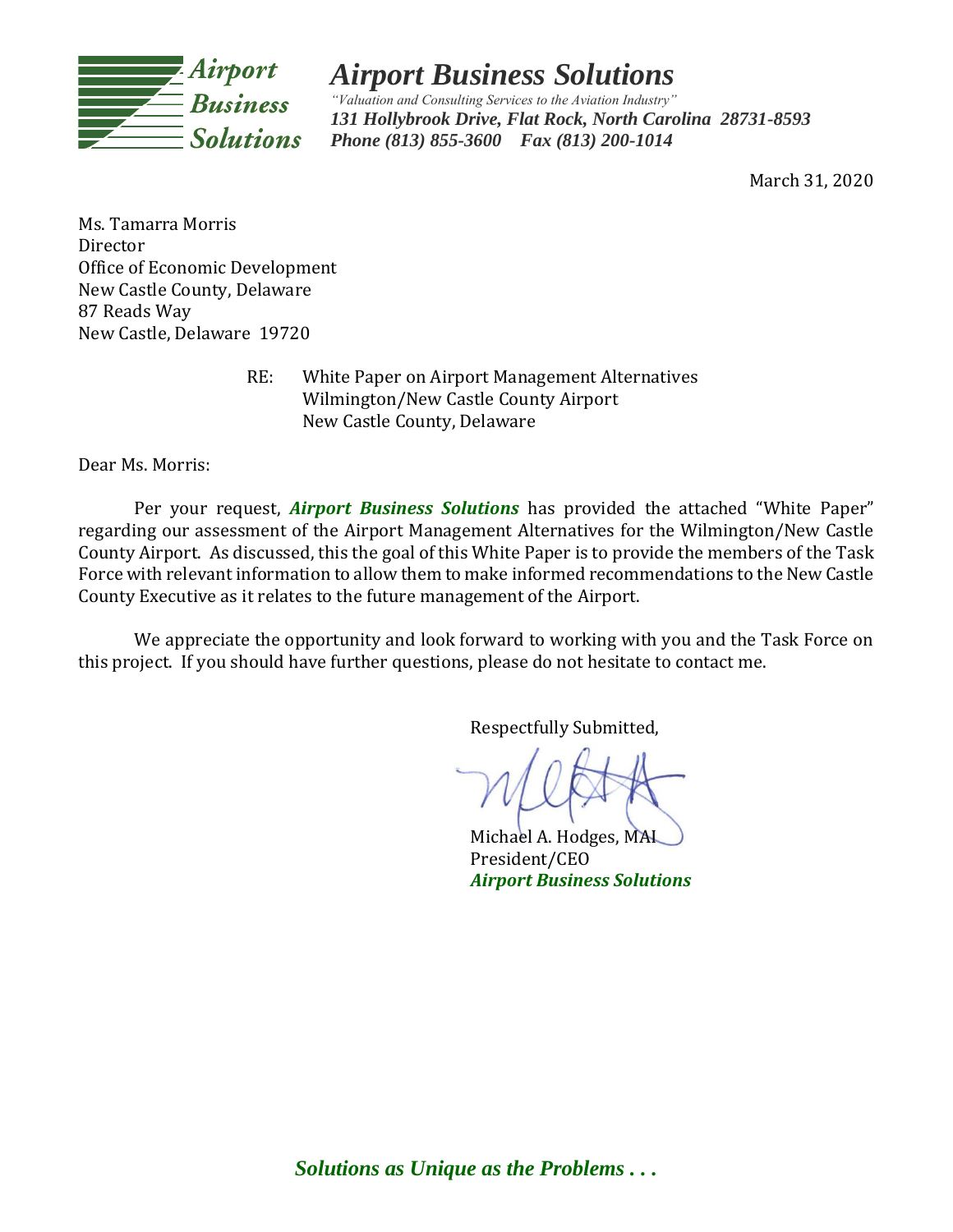## *SCOPE OF THE ANALYSIS*

This White Paper provides an outline and assessment of several issues relating to the historic and prospective management of the Wilmington/New Castle County Airport. The Airport is currently managed by the Delaware River & Bay Authority (DRBA) pursuant to an "Acquisition Agreement" and related "Ground Lease". The goal of this White Paper is to provide the members of the Task Force with relevant information to allow them to make informed recommendations to the New Castle County Executive as it relates to the future management of the Airport. The three options available to New Castle County we have considered are the following:

- 1. Terminate the existing Acquisition Agreement and Ground Lease with the DRBA and negotiate new terms and conditions with the DRBA for their continued management, operation and development of the Airport;
- 2. Terminate the existing Acquisition Agreement and Ground Lease with the DRBA and issue a Request for Proposals from similarly qualified and experienced airport managers and developers; or
- 3. Do nothing and allow the existing Acquisition Agreement and Ground Lease with the DRBA to renew automatically at the existing terms and conditions for an additional 30 years through June 2055. (The County would have the opportunity to follow a similar exercise in 2050 for a second 30-year renewal that could potentially extend the agreement through June 2085.)

## *AIRPORT HISTORY*

The Wilmington Airport, also identified as the New Castle County Airport, is an approximate 1,288-acre general aviation airport located in the northern sector of New Castle County, Delaware. It is located five miles south of Wilmington and 25 minutes from the Philadelphia Central Business District. The Airport is the largest area of land owned and a substantial asset of New Castle County.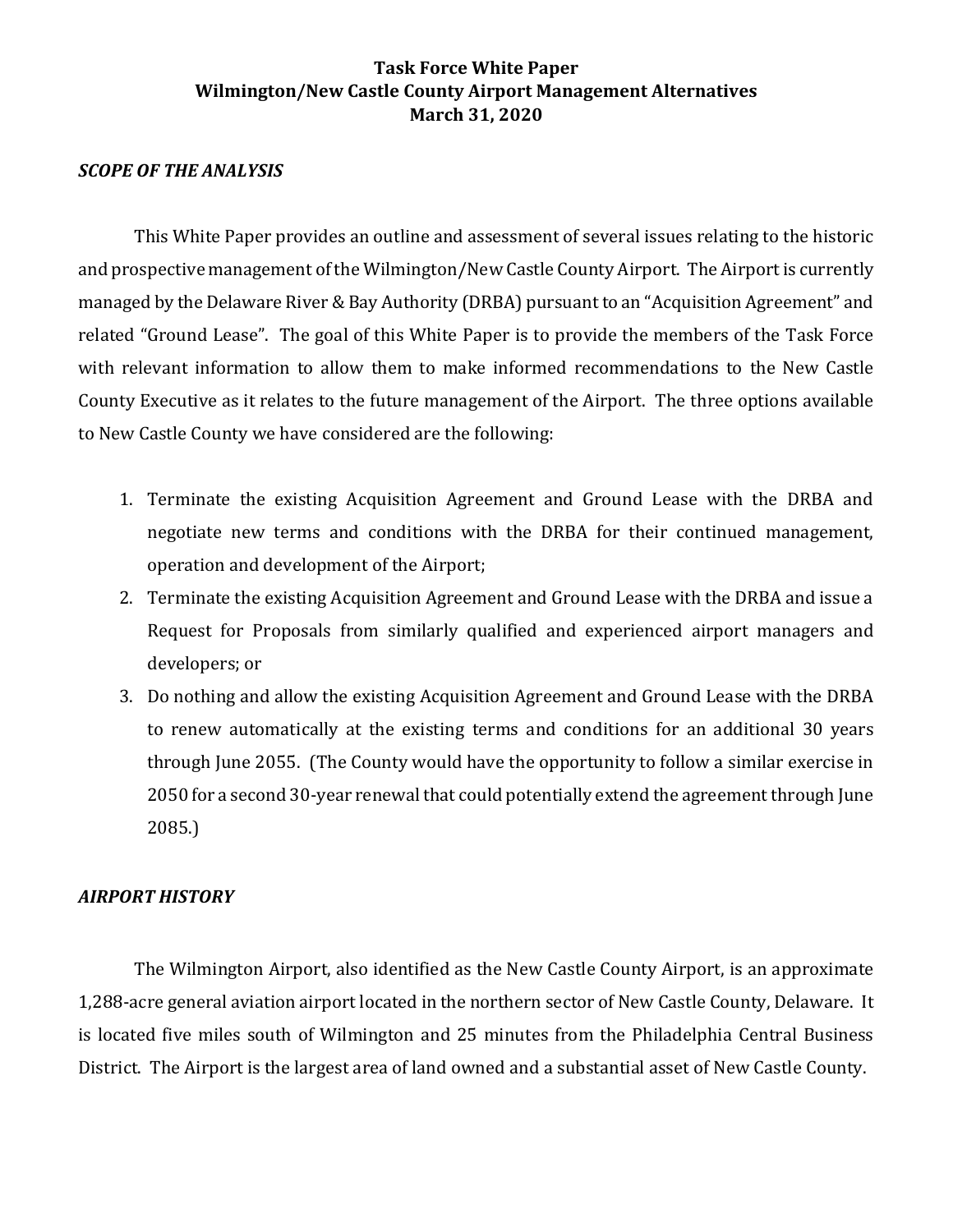The Airport has three major runways and a supporting system of taxiways and aircraft parking ramps. It is home to +/-68 business jets and 220 propeller aircraft and approximately 85 total tenants. Despite the dominant number of piston-powered aircraft, the primary activity driver of the Airport is business aviation and its related support services. The Airport currently offers three full-service fixed base operations (Atlantic Aviation, Dassault Falcon Jet and flyADVANCED), several aircraft maintenance and flight training providers, aircraft charter and management companies, and is home for Flight Safety International, who provides simulator and classroom flight-training for corporate flight departments worldwide. The Airport operates as a Class I certified FAA facility and offers a 24-hour FAA air traffic control tower. The tenant mix and services offered at the Airport are extremely diverse and appeal to virtually every aspect of general aviation.

The Airport has seen several airlines begin and end scheduled service over the last 20 years, including Shuttle America (November 1998-February 2000), Delta Air Lines (June 2006-September 2007), Skybus Airlines (March 2008-April 2008), and Frontier Airlines (July 2013-April 2015). The DRBA recently announced the commencement of air carrier service by Frontier Airlines starting in May 2020. However, given the impact of COVID-19 on the airline industry, the likelihood of this occurring, at least by the proposed date, is minimal. In our opinion, in the best-case scenario, it is likely that the proposed service by Frontier will be placed on an indefinite hold. The more likely outcome will be that the proposed service to Wilmington, as well as numerous other similar locations throughout Frontier's system, will be terminated. Moreover, in that the demand for direct service to Wilmington was apparently marginally feasible given the extended period that has passed since air carrier service was offered at the Airport, as well as the proximate location of the immediate population base to the Philadelphia International Airport (20 miles north) and Baltimore/Washington International Thurgood Marshall Airport (57 miles southwest), it is likely that the recovery of the commercial airlines will be focused on their primary bases and less on their secondary markets, at least for the foreseeable future.

New Castle County acquired the Airport from the U.S. Department of Defense through an "Instrument of Transfer" and subsequently owned and operated the Airport from 1949 until 1995. In 1991, the New Castle County Economic Development Corporation (NCCEDCO) was charged with marketing and disposing of the Airport and Airport-related property for the benefit of the County in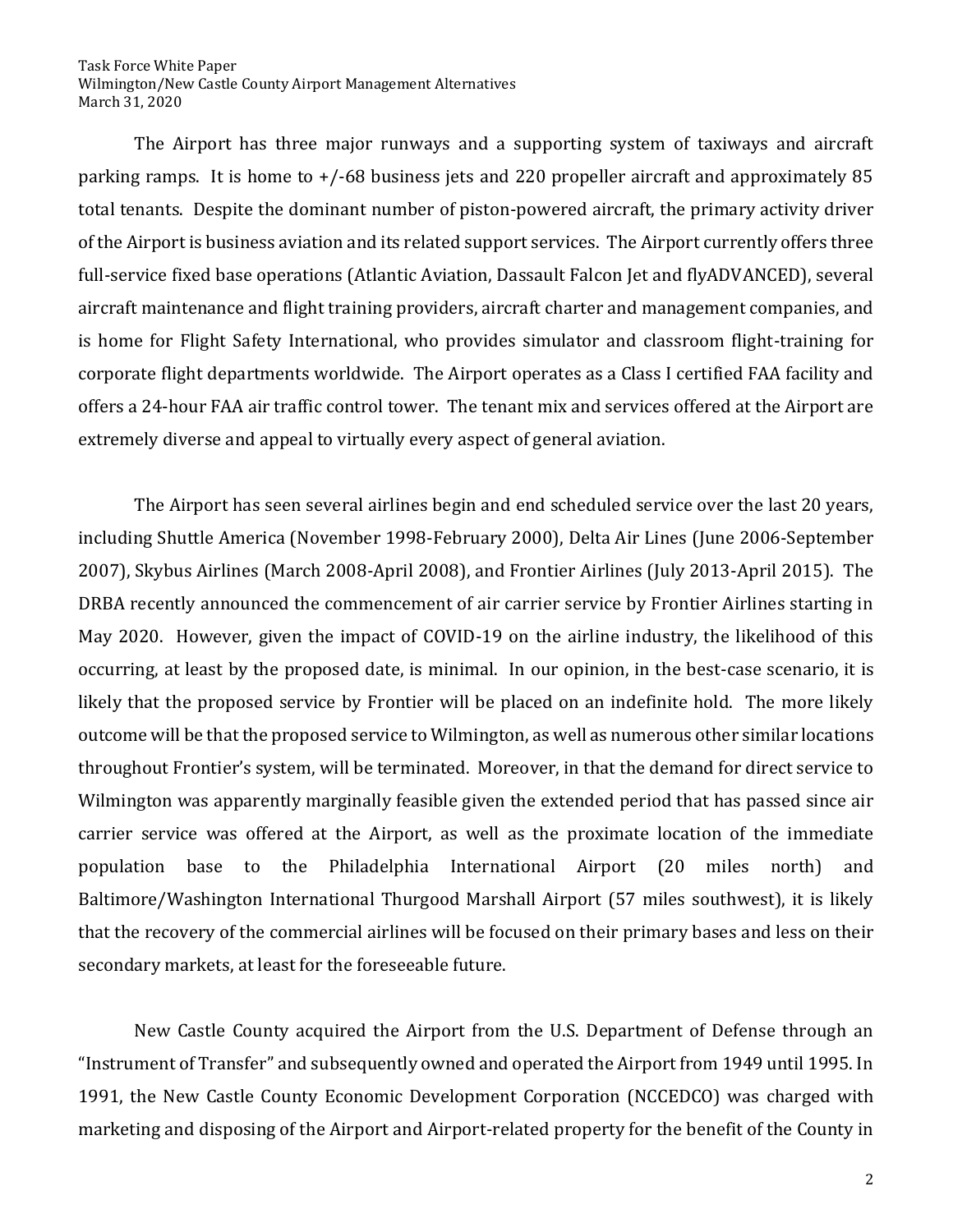order to relieve the County of on-going Airport operating expenses and future capital expenditures needed to maintain the Airport. NCCEDCO facilitated the lease of the Airport and Airport-related property to the DRBA through the Acquisition Agreement and Ground Lease in June 1995. Since that time, the DRBA has controlled, operated and maintained the Airport and Airport-related property. The Acquisition Agreement and Ground Lease provide for an initial term of thirty (30) years through June 2025, with two automatic renewals of thirty (30) years each, yielding a maximum total term of 90 years (through June 2085) if both options are exercised.

The 1995 Acquisition Agreement transferred the entire Airport property and Airport-related property (excepting properties retained by the County), facilities, existing tenant leases, employees, operation and control by a long-term lease to DRBA. In exchange, DRBA assumed debt obligations of the County. The Acquisition Agreement remains in effect at least until June 2025 and is automatically renewed unless the County provides notice of their intent to terminate the agreement not less than 60 months prior to the termination of the initial 30-year agreement term (by June 2020). The Acquisition Agreement operates concurrently with the 1995 Ground Lease.

There have been subsequent amendments to the Ground Lease, with the "First Amendment to the Ground Lease" on January 27, 2005 allowing the DRBA to enter leases that extend beyond the term of the Ground Lease and receive assurances from the County it will honor such leases. It also allows the DRBA and tenants to make alterations to the Airport premises, as well as deleting land and easement areas needed by DelDOT for road improvements. The "Second Amendment to the Ground Lease" was dated April 18, 2008 and allowed for the sale of +/-5.514 acres of restricted property to Easter Seals by deleting this land from the Ground Lease. The "Third Amendment to the Ground Lease" was dated June 26, 2009 and allowed for the sale of +/-10.423 acres of restricted property to the State of Delaware for the Joint Force Headquarters for the Delaware Air and Army National Guard.

As stated above, the Acquisition Agreement and Ground Lease provide for an initial term of thirty (30) years through June 2025, with two automatic renewals of thirty (30) years each (if not terminated within 60 months of a scheduled expiration), yielding a maximum total term of 90 years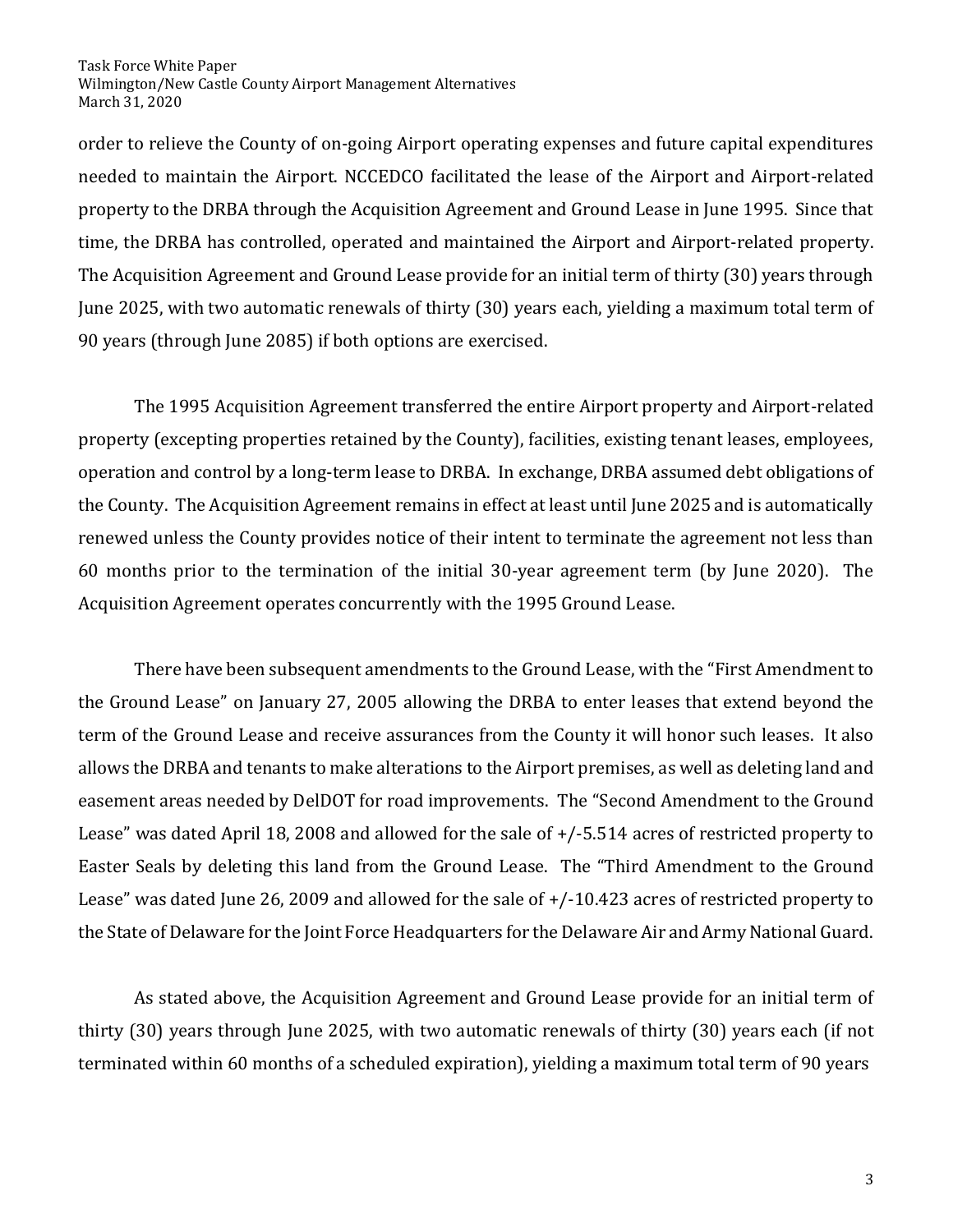(through June 2085) if both options are exercised.1 If the County elects to terminate the Acquisition Agreement and Ground Lease at the conclusion of the initial term, it must give notice to the DRBA no later than June 30, 2020. Upon notice of termination, the County will then be responsible for a Termination Payment consisting of any outstanding debt obligations, unamortized capital investment costs, and outstanding Grant Agreements/Sponsor Assurances.<sup>2</sup> The County requested a detailed statement of the amounts and obligations comprising the DRBA's opinion of the County's Termination Payment, which was received on October 30, 2019. This Termination Payment will be discussed further herein.

In addition to their duration, the 1995 Acquisition Agreement and Ground Lease are disadvantageous to the County in several ways, including:

- DRBA is obligated to pay the County only \$1.00 per year in rent under the Ground Lease, which the County has no record of receiving since 1995;
- The Airport, which reflects the County's largest asset, operates outside of the County's economic development efforts and little to no effort is made by DRBA to coordinate its operation and development plans with those of the County (the agreements do not require the DRBA to coordinate with the County, which reflects a major flaw in the existing agreements);
- The County has no right to receive non-public information regarding the operation and management of the Airport, including information regarding tenants and customers of the Airport, yet the County retains potential liability as the owner and joint sponsor of the Airport (the exception is a limited right to obtain information regarding the calculation of the termination payment);
- The County has no role in decision-making at the Airport and often learns of critical decisions made by DRBA only through third-parties, litigation or coincidence;
- Although County officials hear concerns about development and operational issues at the Airport from tenants and others, the County has no means to respond to these concerns;

 $1$  The operative language from the Ground Lease, which is repeated in the Assignment Agreement, is provided in Appendix A.

<sup>&</sup>lt;sup>2</sup> As will be discussed herein, the County is already recognized by the FAA as a joint sponsor of the any grant agreements received since 1995 since they are the owner of the Airport.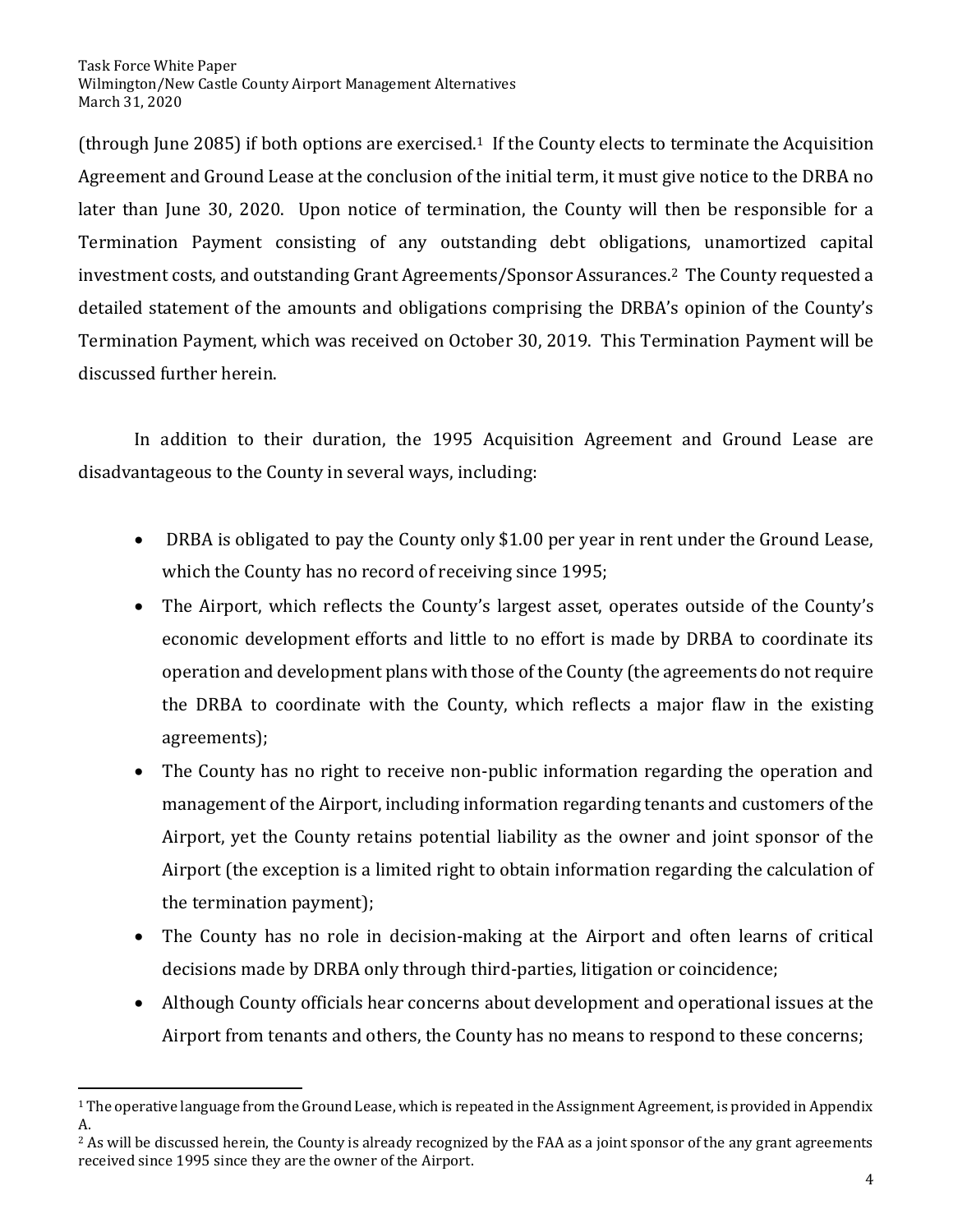> • As the County is recognized as a joint sponsor by the FAA as it relates to grants awarded to the Airport since the Agreement's commencement, the DRBA has obligated the County to the terms and conditions of the Airport Sponsor Assurances of the FAA, including any and all financial obligations without any oversight by the County.

# *ANALYSIS OF RELEVANT ISSUES*

## *Management and Financial Overview*

Based upon our review of current and historic operations at the Airport, it appears that the DRBA has done an adequate job managing and maintaining the Airport since 1995. The Airport has maintained Part 139 status, which relates to safety and security standards, and are necessary for air carrier operations. However, there does not appear to be anything extraordinary about DRBA's management or operational oversight. It appears to be consistent with FAA requirements and industry standards for a high activity general aviation airport.

From an operating revenue and expense basis, a review of available financial data for the period from 2014 through 2018 was reviewed. The following reflects the Airport's operating revenues and expenses as provided by the DRBA. It is significant to note that the figures provided below exclude certain capital expenditures. In addition, as will be discussed further herein, the DRBA inappropriately classifies certain maintenance items as capital expenditures. Moreover, it must be noted that the information below conflicts with other information provided by the DRBA.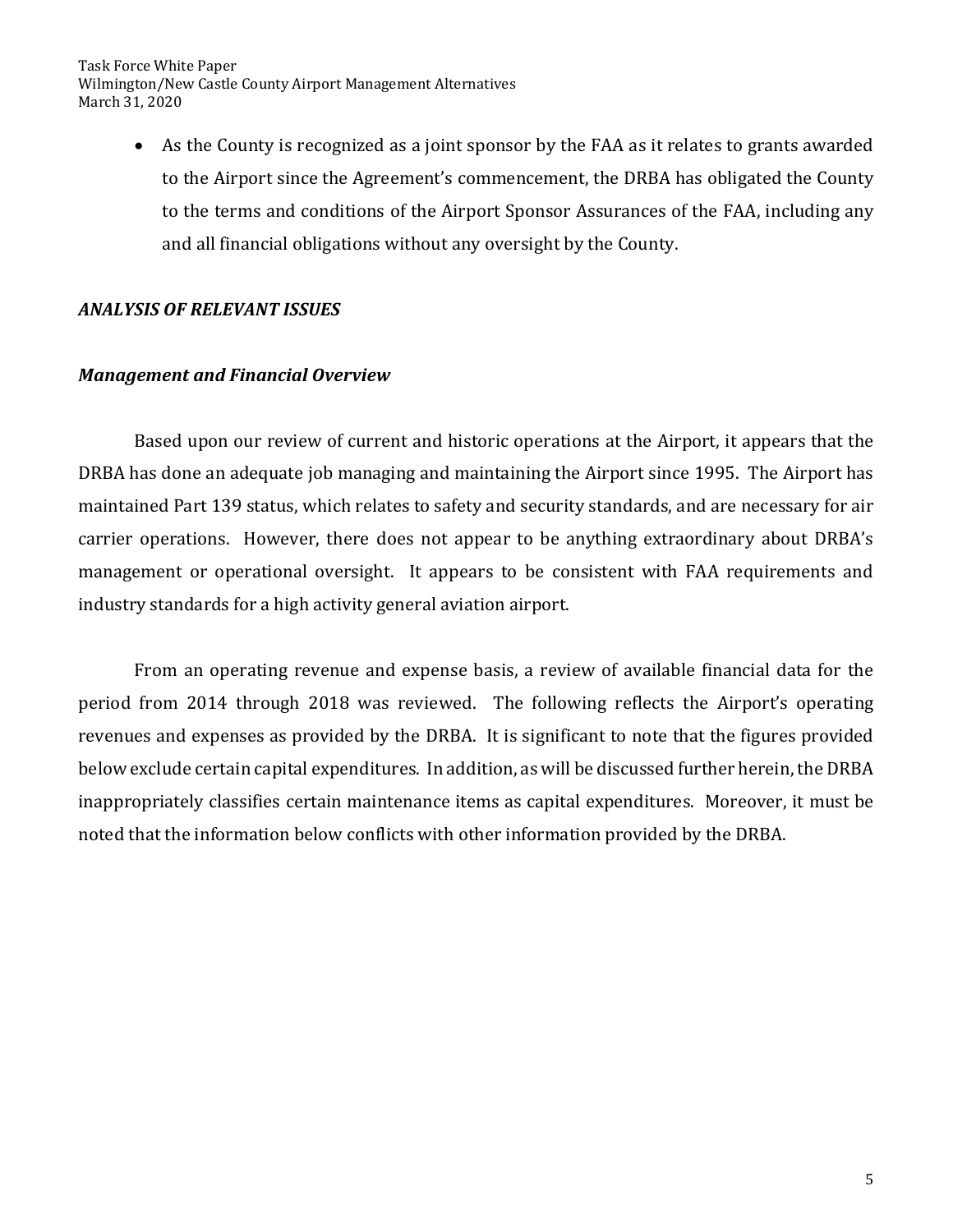#### DELAWARE RIVER AND BAY AUTHORITY

New Castle Airport Revenue & Expenses

2014-2018

|                                            | <b>Fiscal Year</b> |                |                |             |              |
|--------------------------------------------|--------------------|----------------|----------------|-------------|--------------|
|                                            | 2018               | 2017           | 2016           | 2015        | 2014         |
| Revenue                                    |                    |                |                |             |              |
| New Castle Airport                         |                    |                |                |             |              |
| Lease Revenues                             | 5,646,562          | 5,654,045      | 5,766,552      | 5,651,646   | 5,443,499    |
| <b>Fuel Flowage Fees</b>                   | 367,787            | 381,870        | 359,928        | 398,150     | 480,413      |
| Ramp Fees                                  |                    |                |                |             |              |
| Landing Fees                               | 177,414            | 173,715        | 178,347        | 154,729     | 245,794      |
| Interest Income Net of Fees                | 24,629             | 27,609         | (2,982)        | (16, 285)   | (19, 170)    |
| Passenger Facilities Fees                  | 1,093              | 641            | 13,579         | 46,744      | 120,415      |
| Other Income                               | 2,174              | 39,161         | 29,089         | 22,718      | 54,330       |
| Total Revenue New Castle Airport           | 6,219,660          | 6,277,042      | 6,344,512      | 6,257,704   | 6,325,281    |
| <b>Expenses</b>                            |                    |                |                |             |              |
| New Castle Airport                         |                    |                |                |             |              |
| Wages                                      | 1,483,848          | 1,331,548      | 1,122,186      | 1,376,605   | 1,322,178    |
| <b>Benefits</b>                            | 1,389,465          | 1,435,762      | 1,290,692      | 1,389,278   | 1,364,791    |
| <b>Utilities</b>                           | 578,261            | 518,975        | 581,584        | 613,774     | 628,782      |
| Insurance                                  | 476,381            | 524,255        | 620,059        | 500,688     | 533,931      |
| Operating Expenses Charged to General Fund | 404,999            | 248,178        | 293,279        |             |              |
| Write-Off                                  |                    |                |                | 5,920       | 811,470      |
| All Other Operating                        | 1,268,338          | 1,191,064      | 929,760        | 1,099,018   | 952,319      |
| Total Expenses New Castle Airport          | 5,601,293          | 5,249,782      | 4,837,560      | 4,985,283   | 5,613,471    |
| Net Income                                 |                    |                |                |             |              |
| New Castle Airport                         | 618,368            | 1.027.260<br>S | 1,506,952<br>S | \$1,272,421 | 711,810<br>S |

In our review of the above financials, we noted that revenues are somewhat above average for a general aviation airport, which is attributable the substantial lease revenues derived from the lease of 8 hangars constructed by the DRBA approximately 20 years ago. Revenues from fuel flowage fees declined by 23.4% between 2014 and 2018, generally corresponding with the decline in operations over that period.3 The number of based aircraft at the Airport also declined significantly over that period from 228 to 182. These trends are not necessarily attributable to anything that the DRBA did or did not do but are provided for informational purposes.

A significant question/concern regarding the management of the Airport relates to the operating expenses of the Airport over the presented period. As noted above, 2014 was the last full year that air carrier operations occurred at the Airport. While increases in revenues occurred as expected, most of the operating expenses were actually higher in 2018 than in 2014. While utilities

<sup>3</sup> Operations peaked in 2014, which was the last year of full air carrier operations. However, fuel delivered to commercial aircraft is typically exempt from fuel flowage fees.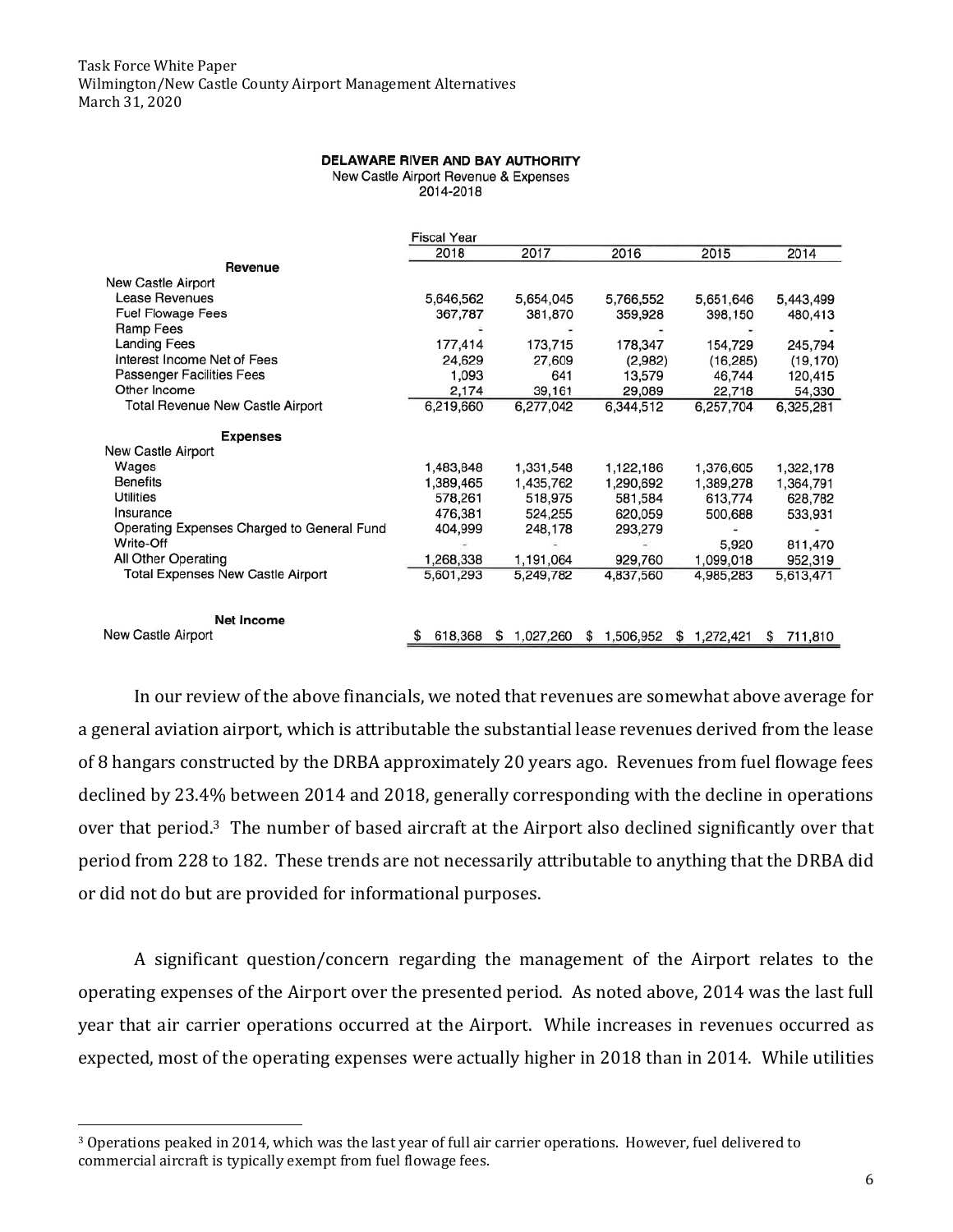and insurance costs were lower in 2018 (as would be expected without air carrier operations), "Wages", "Benefits" and "All Other Operating" expenses are significantly higher. Moreover, there are unidentified "Operating Expenses Charged to the General Fund" assigned to the Airport in 2016 through 2018. Details regarding these expenses were not provided by the DRBA, so an assessment of the sources and reasonableness of these increases was not possible.

One of the more significant issues relating to operational expenses of the Airport relates to wages and benefits. According to information provided by DRBA, there are 24 full and part-time employees at the Airport who handle the day-to-day operations and management of the Airport. According to the DRBA, this excludes any senior leadership assigned to the Airport by the DRBA. Based upon the total number of employees, as well as the number attributable to maintenance and operations (lower wages than management), payroll expenses are somewhat high for an airport of the Airport's size and activity type. However, the most significant concern relates to the expenses associated with benefits. Although the DRBA did not provide information as to what they include in their benefits allocation, the category generally encompasses expenses such as payroll taxes, workers compensation, health insurance, retirement plans, etc., and would be expected to run between 30 and 40 percent to total wages. (This industry standard ratio is based upon our review of financials for hundreds of airports throughout the U.S. over the past 30+ years, as well as from our current management of a general aviation airport.) The reduction of wages and benefits to a more industry standard level would yield a much higher net income for the Airport, before consideration of any capital expenses.

The substantial inconsistencies in the financial reporting by the DRBA would not typically be of significant concern given the current terms and conditions of the Acquisition Agreement and Lease, except in terms of the payback of unamortized capital investments. However, it raises several questions regarding the viability of other aspects of the DRBA's financial reporting as it relates to the Airport. Moreover, since the scope of the analysis relates to prospective alternatives for the future management of the Airport, the potential for a higher net income stream could yield greater interest in the opportunity to manage and develop the Airport by other airport management and development firms. From a negative perspective, since the County and DRBA are considered joint sponsors of the Airport, there is a risk that the FAA could request an audit of the financials of the Airport in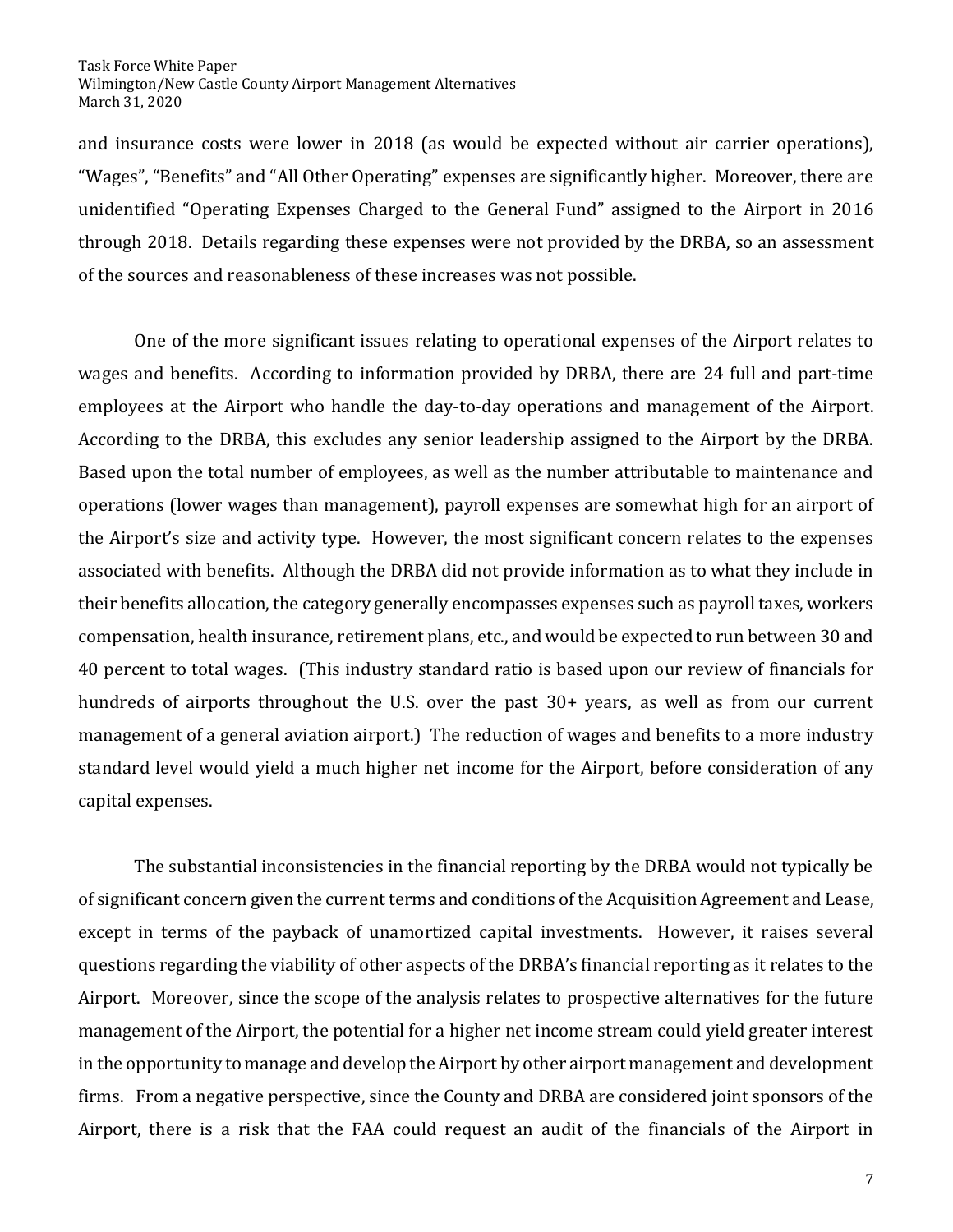conjunction with the grants provided to the Airport. In that case, the excessive payroll and benefits costs associated with the DRBA operation could cause some concerns for the FAA that revenue is inappropriately being diverted from the Airport. (In 2017, the FAA required repayment of approximately \$44,000 in grant funds in relation to some incorrect financial reporting by the DRBA.) While it is likely that the County would have no liability, since the FAA has not required County signoff on any grants since 1997, and the DRBA is not required to submit detailed financial reports to the County under the Acquisition Agreement, it is certainly an issue that should be resolved prior to any transition to new management or a new agreement.

As for the DRBA's relationship with existing tenants at the Airport, several tenant representatives were contacted for insight. The overall response was mixed, with most of the negative comments relating to the responsiveness of the DRBA to tenant requests. It is difficult to assess the significance of these issues, as it is a common theme at airports for tenants to have a different level of expectations relative to responsiveness than the airport (and vice versa). However, a general theme was that the DRBA has done a good job of securing grants for the completion of various infrastructure projects and equipment necessary to operate and maintain the Airport.

One of the most relevant questions associated with the DRBA operation and management of the Airport relates to their capitalization of necessary equipment and infrastructure expenses. As demonstrated on the attached summary, since 1995 the DRBA represents that just over \$141 million has been spent at the Airport on buildings, land improvements, building improvements, machinery and equipment, and infrastructure. The DRBA further represents that only 45% of those expenses were paid for by the FAA or Delaware DOT (DelDOT) grants. The remainder (\$77.6 million) is reported to have been paid from DRBA funds. However, the DRBA has failed to provide adequate documentation to support this claim, yielding some questions as to whether some of these improvements were funded through bonds or other financing mechanisms. For example, during our due diligence it was discovered that the 10 blue hangars on the Airport were originally constructed using bonds.4 In addition, other reports provided by the DRBA offer conflicting information that shows just over \$81 million in FAA-eligible projects between 1997 and 2018, of which +/-\$75.5 million were paid by either FAA or DelDOT grant funds.

<sup>4</sup> This could not be verified through available public information.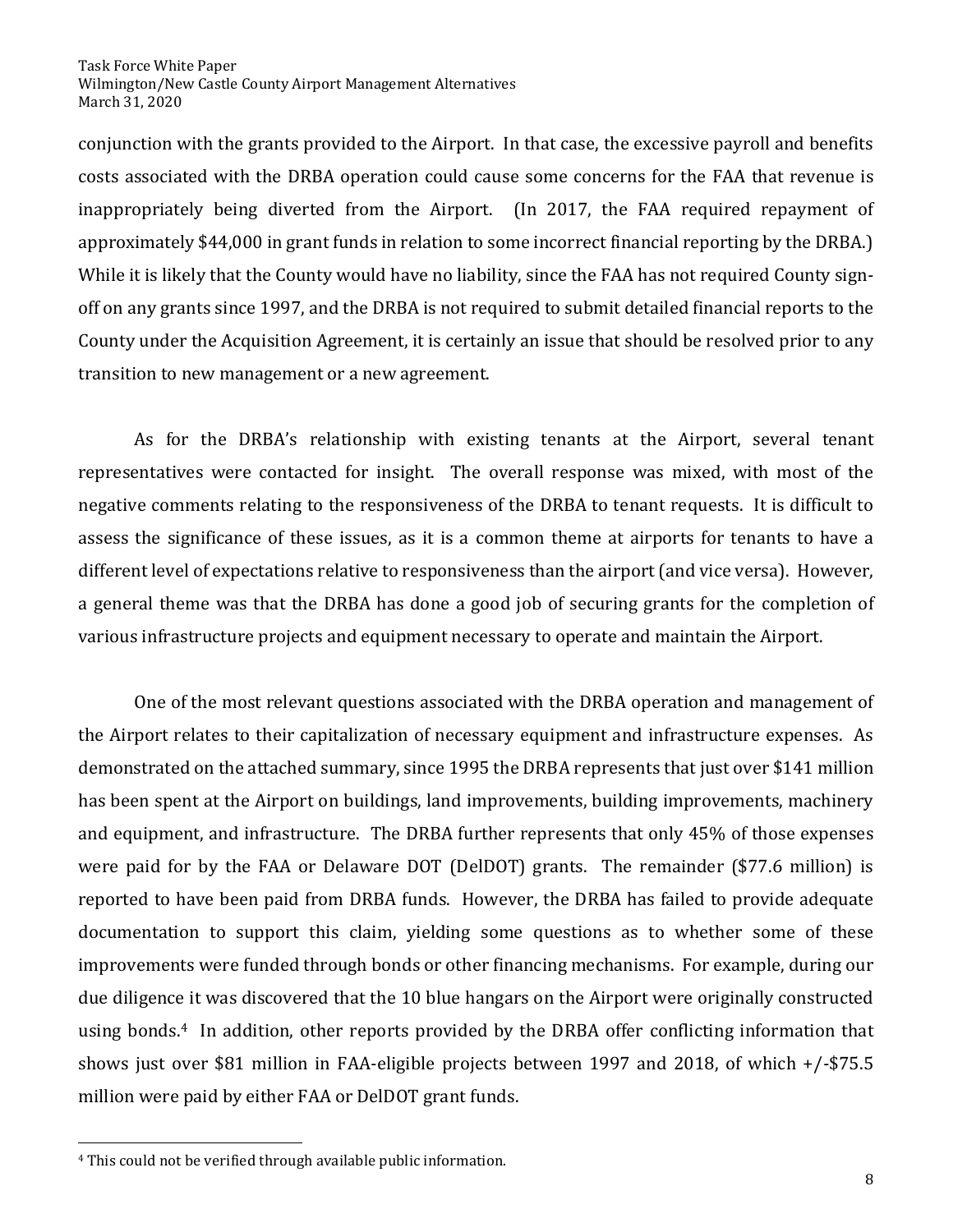As noted above, the DRBA represents that in excess of \$141 million, or an average of over \$7 million per year, has been invested in the Airport since 1995. While a significant portion of this investment was funded by FAA and DelDOT grants, the net amount (combined matching funds and direct investment) reflects investment in excess of \$3 million per year. For an airport that is making less than \$1 million per year from an operating budget standpoint, this is difficult to understand. The projects that reflect the highest cost basis are those related to infrastructure (runways, taxiways), and those are subject to FAA grant funding. The same goes for the high cost equipment items for snow removal and primary airport maintenance. These items are also FAA grant eligible. Moreover, from our review of the capital investment list offered by the DRBA, much of the expenditures relate to items that should actually be attributed to airport and facility maintenance, as well as to the duplicative acquisition of equipment items such as mowers, airport vehicles, computers, etc. As such, it is our opinion that the capital investment summary presented by the DRBA reflects an excessive amount that is questionable from both a need and fiscal responsibility standpoint.

While the foregoing might not be a relevant issue under certain circumstances, the terms and conditions of the termination clause in the existing agreements with the DRBA calls for the County to "*assume (by an appropriate agreement to make payments to Lessee or otherwise) the remaining debt service for any debt incurred by Lessee related to the Airport and outstanding as of the date on which this Lease is to terminate."* As such, if these or any other improvements to the Airport were funded utilizing bonds or other financing mechanisms, the amount due by the County would be substantially reduced, especially for those expenditures incurred 20 years prior. (Moreover, in that two of the blue hangars were subsequently sold to the tenant at a price consistent with the originally allocated costs, the unamortized debt should be reduced accordingly.) In addition to the foregoing, the DRBA's amortization schedule for capital improvements is reported as follows:

- Buildings 45 Years
- Land Improvements 30 Years
- Building Improvements 30 Years
- Machinery & Equipment 30 Years
- Infrastructure 30 Years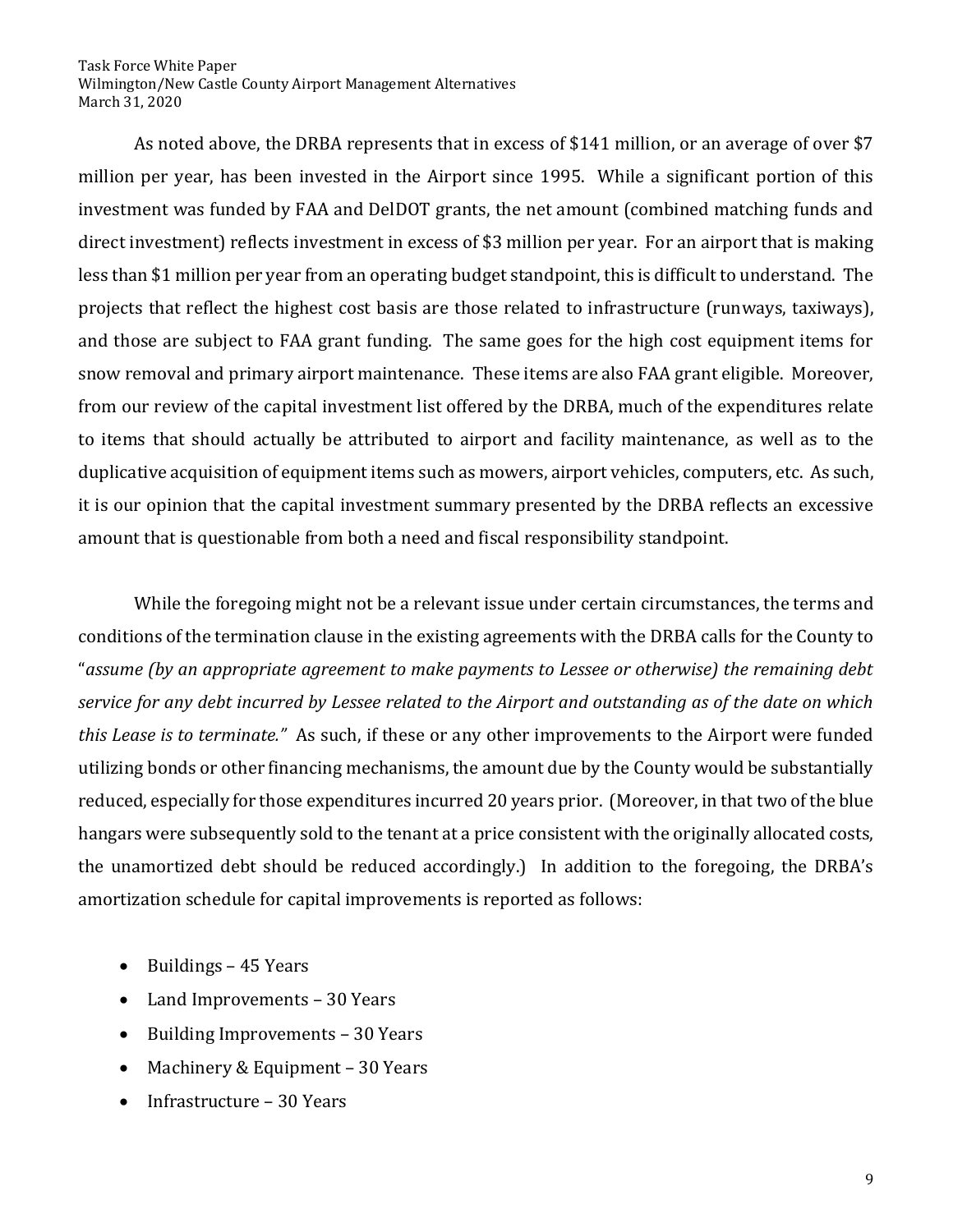According to FAA standards and/or IRS limits, the depreciation schedule for new buildings is generally between 30 and 40 years, machinery and equipment is 5 to 10 years, land improvements are 20 to 30 years, and infrastructure is 20 years. (Improvements to existing buildings would vary depending upon the actual expenditure.) As such, the DRBA's schedule significantly exceeds the typical industry and Federal standards and yields continued amortization of items that have been fully depreciated, thereby artificially inflating the termination payment. Moreover, the DRBA is still amortizing several million dollars of equipment that has either been retired or sold. In addition, they are amortizing the acquisition of existing facilities and improvements as if they were new and constructed by the DRBA. As addressed in a separate analysis prepared by PFM Financial Advisors, LLC (PFM), the DRBA asserts that the termination payment will be approximately \$50.2 million on June 30, 2025. However, it is significant to note that this figure likely reflects the upper limits of any liability, as the estimated termination payment includes numerous items that are deemed unreasonable and inappropriate that would need to be further investigated through an audit and comprehensive inventory of existing facilities and equipment.

As noted previously, the DBRA's representation includes over 50 vehicles, numerous duplicated pieces of field maintenance equipment (mowers, snow removal equipment, etc.), numerous duplicated pieces of computer equipment, 42 airfield radios, many to replace radios still being amortized, duplicitous equipment upgrades over short periods of time, equipment that appears to have been purchased for another airport, multiple grant eligible projects presented as self-funded, and inconsistencies with regard to allocations of FAA grant funds. Therefore, after adjusting for the DRBA's unreasonable amortization schedules and the improper inclusion of stated assets will like result in a much lower termination payment.<sup>5</sup>

<sup>5</sup> It is anticipated that this disparity would require litigation to resolve.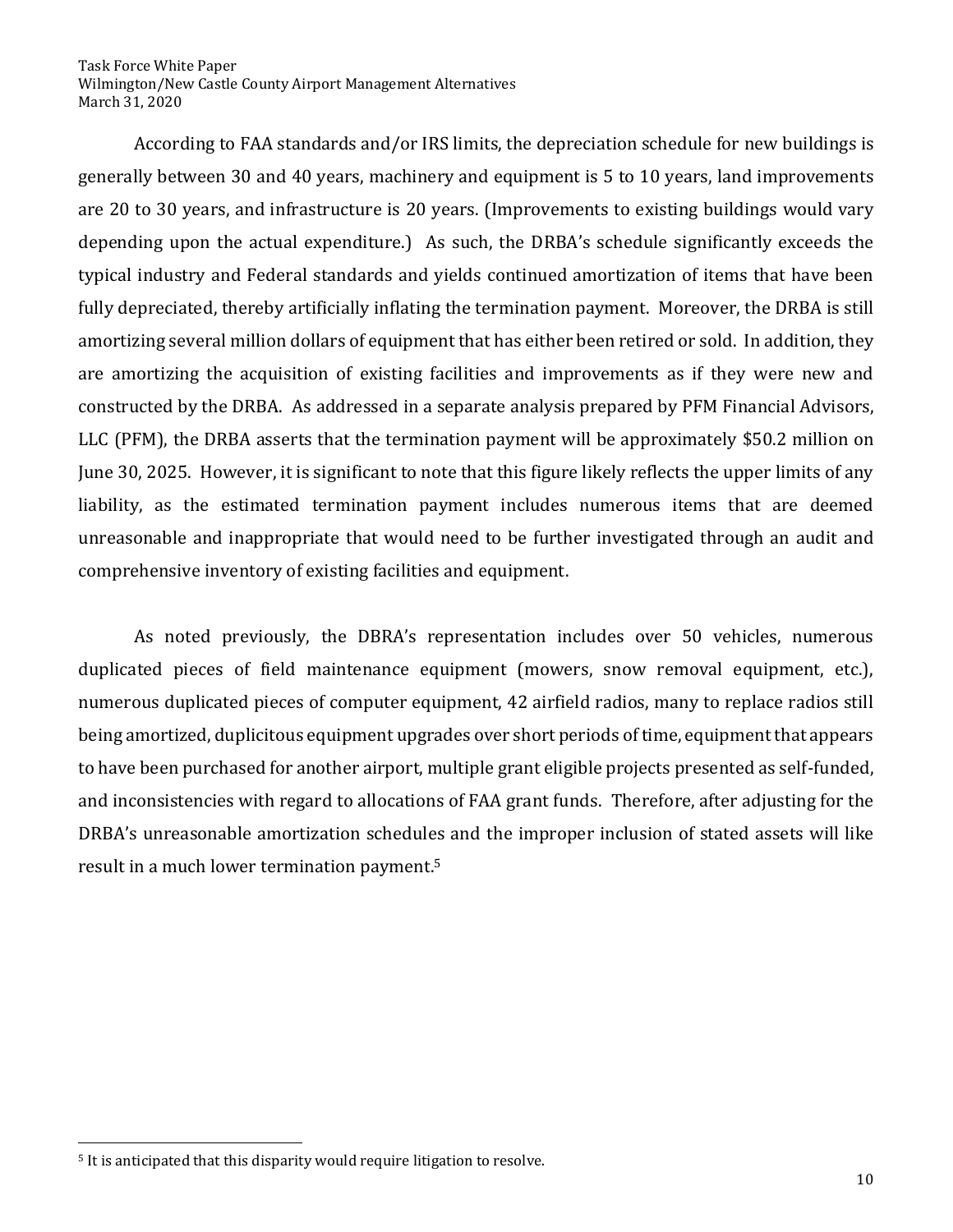## *Reconsidering the Agreements' Terms*

As discussed above, the existing agreements with the DRBA are poorly written agreements that do not provide adequate protections or revenue for the County. At the time the transfer of the Airport occurred, the County and Airport were in dramatically different economic situations. The Airport had significant capital improvement needs and did not have access to the capital necessary to address those needs. It is unknown whether the County was appropriately knowledgeable of all of the funding mechanisms available to them or was merely in a situation whereby the allocation of available resources was better directed to other needs. Regardless, while the transfer of the management of the Airport under the terms and conditions set forth in the current agreements may have been appropriate and viable at that time, the current state of the Airport, and aviation industry in general, indicates that this may not be the case today. Moreover, while the County should recognize the good things that the DRBA has done for the Airport in getting it to where it is today, the County must also evaluate whether the DRBA is the right entity to guide the Airport going forward and, even if so, whether DRBA's management of the Airport should be under similar or different terms and conditions.

Prior to the COVID-19 pandemic, the demand for high quality aviation facilities has been significant, and the availability of capital for third parties to invest directly in facilities in exchange for a long-term ground lease has been much more favorable and a lower risk alternative to the structure of the existing agreements between the County and DRBA. While the long-term prospectus is unknown, based upon information and research to date, the sector of the general aviation industry that predominately supports business aviation (such as airports like New Castle County Airport) has experienced a much lower impact than airports focused on personal/recreational aviation users. For example, discussions with representatives of NetJets indicated that they are "as busy as ever", and representatives of Atlantic Aviation have stated that while their locations that primarily serve seasonal or recreational traffic (Salt Lake City, Aspen, etc.) are experiencing a significant decline in traffic, those that primarily accommodate business aviation are maintaining similar activity levels as prior to the outbreak. This is likely related to the "social distancing" aspect of private aircraft for those that must continue to travel as it relates to fewer passengers on an aircraft and the absence of a requirement to utilize the passenger terminal.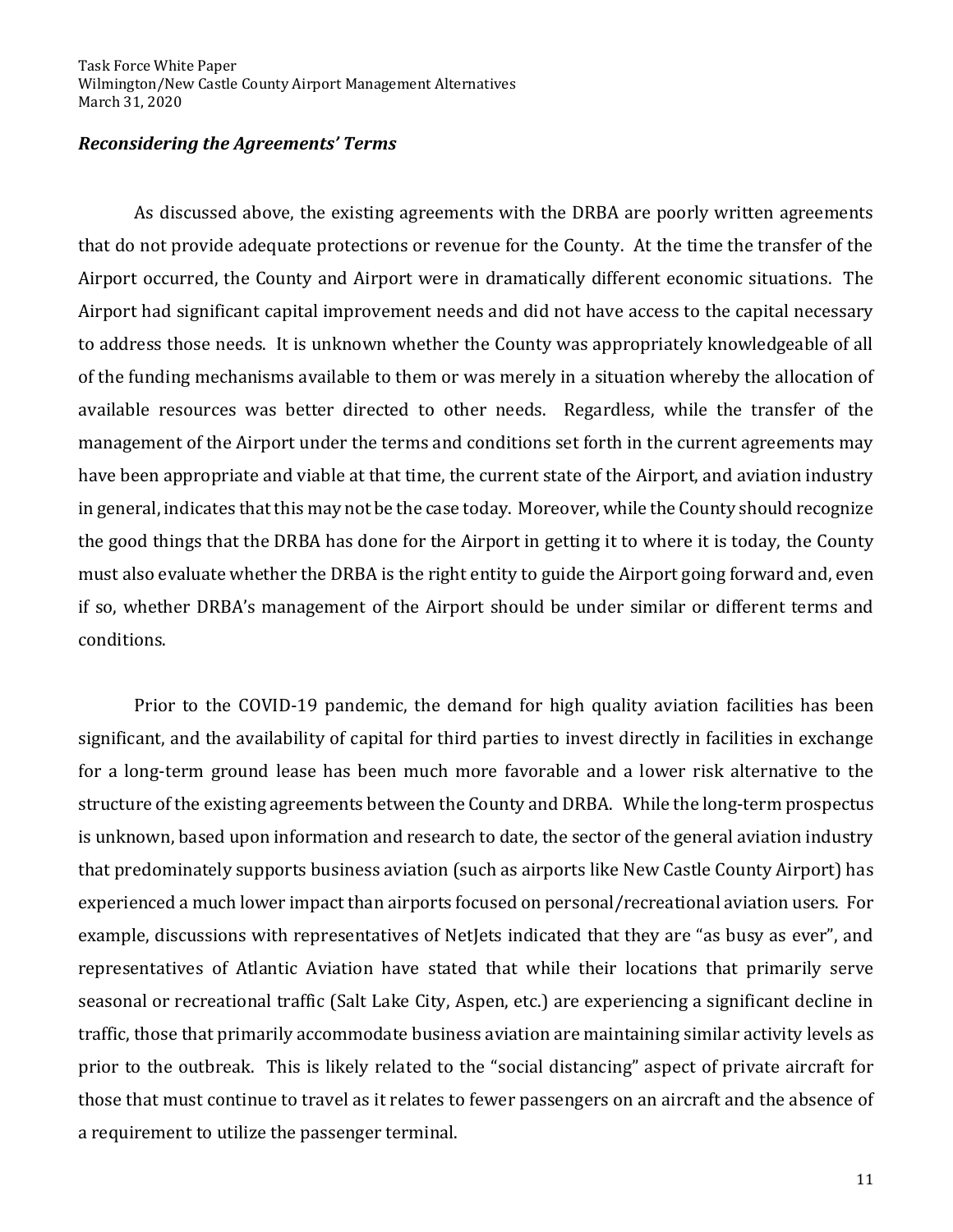Moreover, while not an extensive list, there are several entities in the market that provide airport management and development expertise that may be interested in the opportunities at the Airport. There are several airports throughout the U.S. and Caribbean that are managed by third parties to some degree. The Gary/Chicago International Airport in Gary, Indiana was recently turned over to AFCO/AvPorts under a management and development agreement. AFCO/AvPorts also manages and is responsible for development of the Branson Regional Airport in Branson, Missouri and the Luton Airport in the United Kingdom. AvPorts is the management division of the group that currently manages the Albany International Airport, Westchester County Airport, New York/Stewart International Airport, Teterboro Airport, Tweed-New Haven Regional Airport, and Moffett Field Airport.

Other airports that are currently under management and/or development agreements in the U.S. include the Morristown Municipal Airport (DM Airports, Ltd.), the five Los Angeles County Airports (American Airports Corporation), Pearland Regional Airport (Texas Airport Partners), Addison Airport (URS/SAMI Management), and others. In the Caribbean, the Lynden Pindling International Airport in Nassau, Bahamas is managed by the Nassau Airport Development Company, a joint venture with Vancouver Airport Services of Vancouver BC, Canada. The point is not to endorse other management entities over the DRBA, but rather to advise the Task Force and County that there are numerous airport management entities around the U.S. that may have an interest in the Airport, should the County elect to terminate the existing agreements and provide the opportunity for the DRBA and others to propose to manage and develop the Airport going forward.

Additional concerns regarding the existing agreement include the inability of the County to participate or have input on the development and management of the Airport. For example, while the County maintains an active Economic Development Office, that Office has no input or participation in property or business development at the Airport. In order to maximize the economic development opportunities for the region, the Airport will play a significant role and all parties that have the opportunity to reap the rewards should have the ability to participate. Airport management agreements should reflect a partnership between the Airport sponsor (owner), management team, and the community as a whole.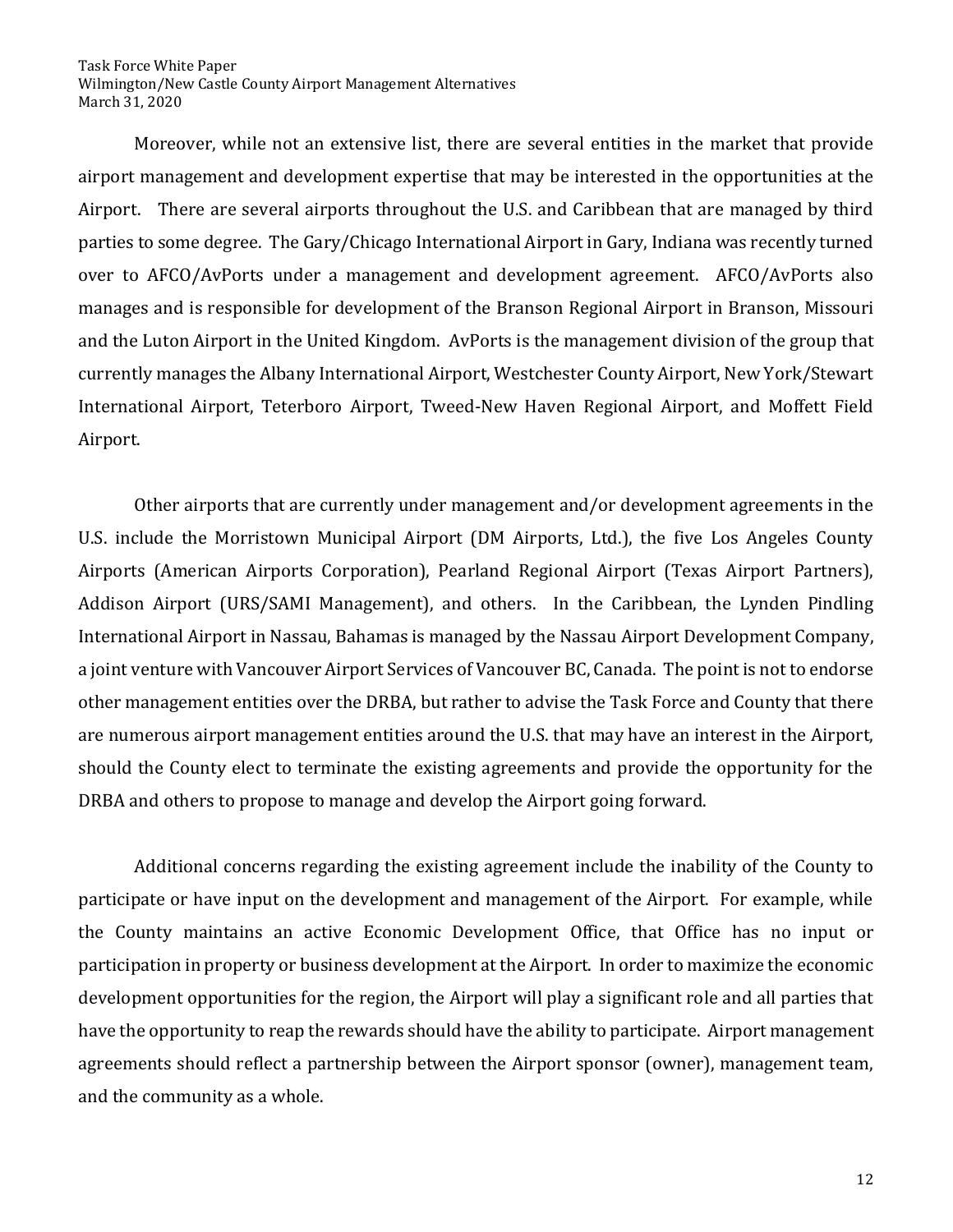## *RECOMMENDATIONS*

As stated previously, we have considered three options available to New Castle County regarding the future management and development of the Wilmington/New Castle County Airport:

- 1. Terminate the existing Acquisition Agreement and Ground Lease with the DRBA and negotiate new terms and conditions with the DRBA for their continued management, operation and development of the Airport;
- 2. Terminate the existing Acquisition Agreement and Ground Lease with the DRBA and issue a Request for Proposals from similarly qualified and experienced airport managers and developers; or
- 3. Do nothing and allow the existing Acquisition Agreement and Ground Lease with the DRBA to automatically renew at the existing terms and conditions for the next 30 years through June 2055. (As stated previously, while there is a second renewal option that could potentially extend the Agreements to 2085, the County would have the opportunity to assess the renewal 5 years prior to 2055.)

Based upon the information provided herein, it is our opinion that Option 3 is not a viable option for the County. Given the current agreements' terms and conditions, the continuance of the management and operation of the Airport under the status quo is not fiscally responsible or in the best interest of the community. This is not to say that the DRBA is not doing a viable job managing and operating the Airport, but rather that the current agreements are both poorly written and very one-sided in favor of the DRBA. Under either Options 1 or 2, the County would need to develop and negotiate an agreement that clearly sets forth the requirements and expectations of both parties to the agreement.

Under a management agreement, the County is still recognized as the Airport sponsor and therefore maintains a level of obligation and liability to the FAA. The current agreements do nothing to address or clarify these issues. The Airport is a significant asset to the County, and therefore it needs to be governed by a management and development agreement that includes specific controls and oversight mechanisms, as well as the ability to audit the Airport's operations and financial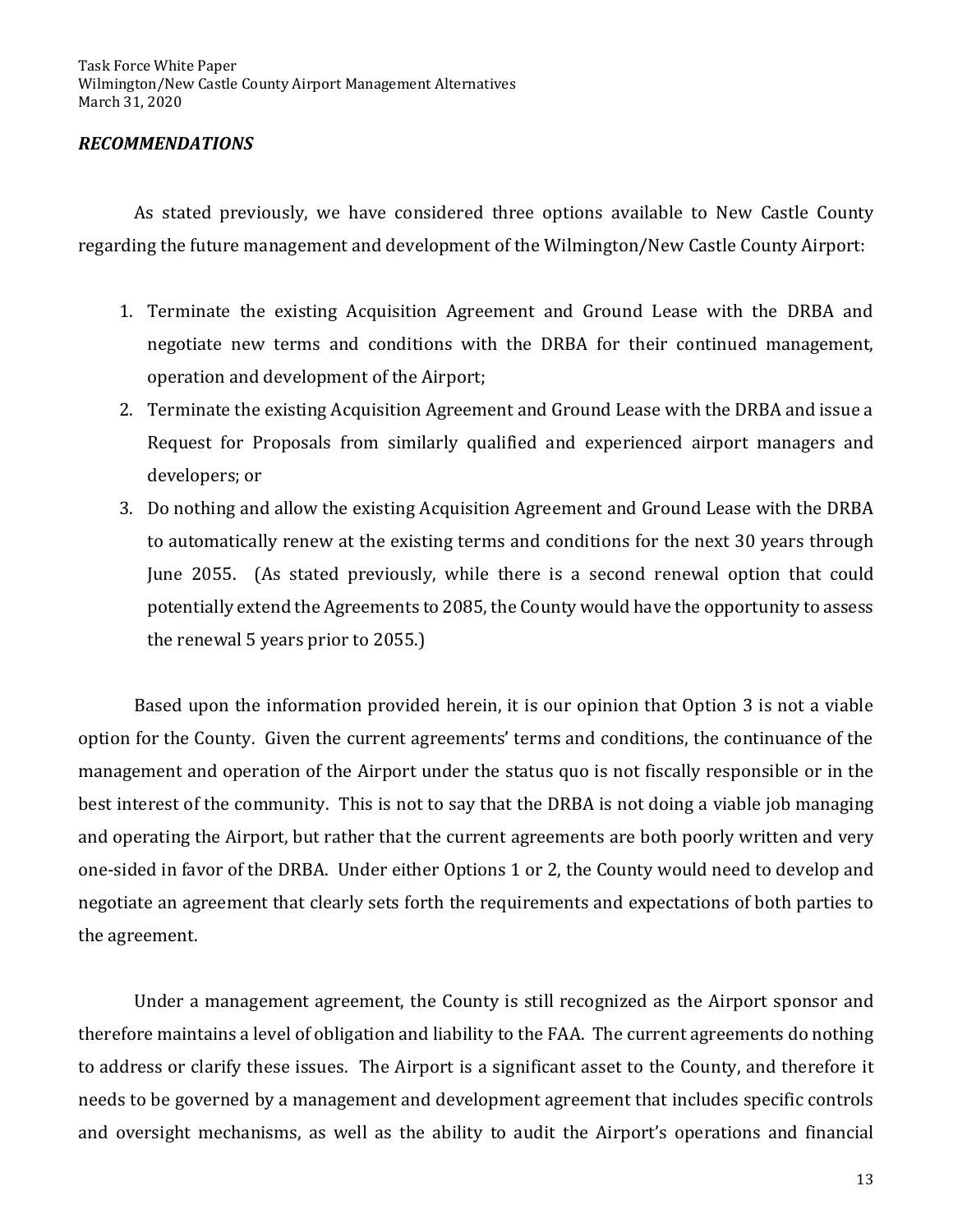results. There should be specific milestones and benchmarks that are tied to the financial, operational and development success of the Airport. The agreements must convey a partnership with an open line of communication between the County and Airport operator.

As for the alternatives of Option 1 versus Option 2, as previously mentioned, the DRBA appears to have done an adequate job of managing and operating the Airport over the past 25 years. However, the question is whether they are the right partner for the County going forward. The economics of the Airport have evolved over the years and currently reflect a thriving operation, a valuable asset, and vital economic engine to the community. Through the termination of the existing agreements, the County has the opportunity to "start over", whether it is merely with a new agreement or with a new operator under a new agreement. However, the County will not fully understand the opportunities available to it without terminating the existing agreements and issuing a Request for Qualifications and Proposals (RFQ/P) for the future management, operation and development of the Airport. As such, Option 2 is recommended to New Castle County.

The RFQ/P should set forth nominal expectations of the County, but be somewhat open-ended with regard to financial terms to allow for proposers to provide the most creative and economically beneficial financial structure over the period of a long-term management and development agreement.<sup>6</sup> The overall objective of the new agreement should be to yield a partnership that both incentivizes growth and development, while maintaining a thriving and fiscally responsible Airport operation that continues to be a vital economic asset to the community. It is anticipated that the RFQ/P process will encompass a 9 to 12-month period from the issuance of an RFQ/P, receipt of proposals, review of proposals, selection of an operator, and negotiation of an agreement. This process could be somewhat accelerated should the DRBA elect to default on the agreement early if the County elects to terminate it. However, it would behoove the County to set a reasonable timeline and follow it through, even if it meant entering into an interim agreement with an entity to manage the facility until a long-term operator is selected. It is likely that most of the prospective airport management entities that would have an interest in the Airport would be willing to enter into an interim agreement to both evaluate the opportunity and gain a competitive advantage in the RFQ/P

<sup>6</sup> Management of the Airport and development of the Airport should be separate agreements but closely coordinated to provide the County with flexibility regarding future development opportunities that might be better handled by an additional party but managed by either the County or Airport Manager.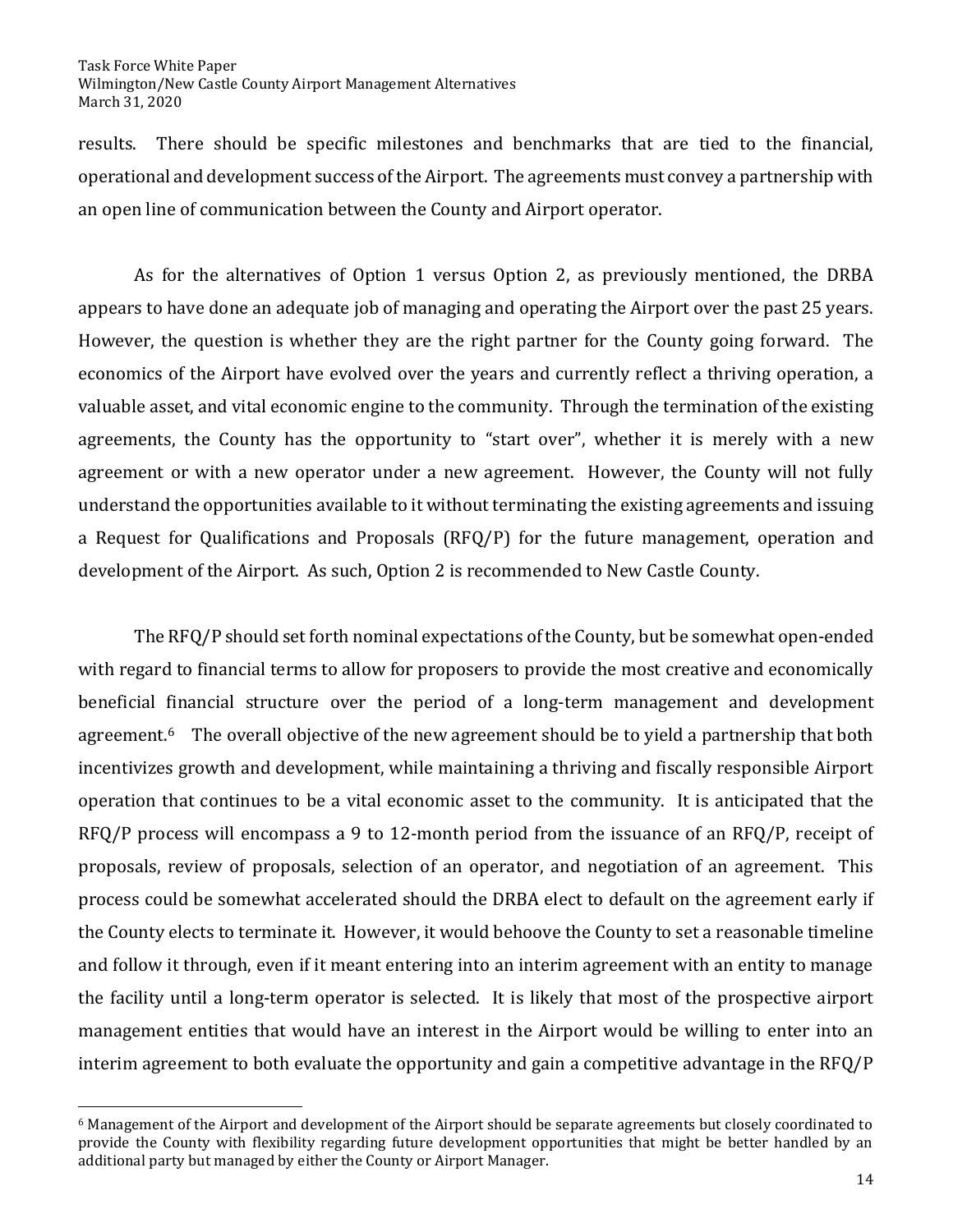process. The most important thing to the County should be to select the right partner and development and negotiate an agreement that appropriately protects the County and guides the Airport in a positive direction for the foreseeable future.

## *Buyout Terms*

As indicated herein, the terms and conditions of the existing agreements with the DRBA provide for the County to reimburse the DRBA for unamortized costs incurred during the term of DRBA management of the Airport. The DRBA estimates this amount to equate to approximately \$50.2 million as of June 30, 2025, while estimates from PFM Financial Advisors estimates the figure as low as \$18.8 million, subject to further verification and audit of information and assumptions of the DRBA. If the agreements are terminated, it is anticipated that the DRBA will challenge any reimbursements that vary from their requests. However, as previously noted, this figure likely reflects the upper limits of any liability, as the estimated termination payment includes numerous items that are deemed unreasonable and inappropriate that would need to be further investigated through an audit. For example, the DBRA's representation includes over 50 vehicles, numerous duplicated pieces of field maintenance equipment (mowers, snow removal equipment, etc.), numerous duplicated pieces of computer equipment, 42 airfield radios, many to replace radios still being amortized, duplicitous equipment upgrades over short periods of time, equipment that appears to have been purchased for another airport, multiple grant eligible projects presented as self-funded, and inconsistencies with regard to allocations of FAA grant funds. Therefore, after adjusting for the DRBA's unreasonable amortization schedules and the improper inclusion of stated assets will like result in a much lower termination payment.

It is significant to note that many components of a potential termination payment reflect revenue producing assets and/or equipment that could be utilized by a subsequent operator. Therefore, it is our opinion that it is a reasonable assumption that these all or a significant portion of the termination payment amount could be expected to be assumed by the new entity as part of the proposal process. Nevertheless, based upon the DRBA's failure to provide detailed breakdowns and allocations of the expenditures in direct conflict to the County's request, it is anticipated that the DRBA's excessive buyout estimate reflects an attempt to force the County to renew the agreement at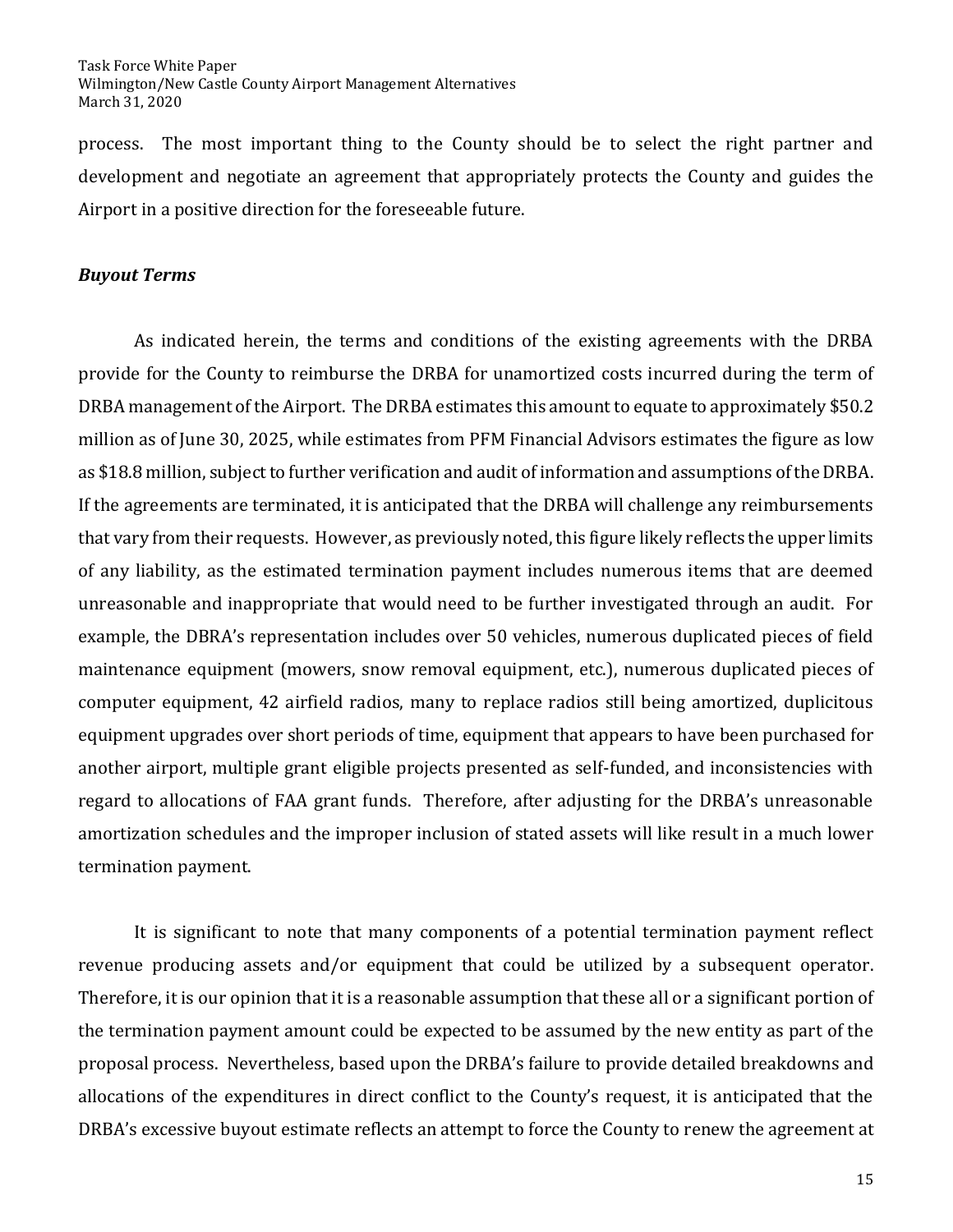the current terms and conditions. At a minimum, this unwillingness to cooperate by the DRBA reflects another example of why the existing agreements should be terminated with a new state-ofthe-art agreement developed and negotiated to protect the interests of both parties to the agreement. Specifically, it should provide New Castle County with more control over their asset and its economic development potential to the community.

As noted by the partial list of managed airports provided herein, the number of contract managed airports in the U.S. is extremely limited. While common in other parts of the world (where federal funding like what is offered by the FAA is not generally available), it is not readily utilized in the U.S. Moreover, with the exception of the relatively recent transition of the Gary/Chicago International Airport to contract management, most of the existing agreements have been in place for an extended period, with only renewals or extensions, not a reissuance through a public bid process. This is likely related to the parties developing a viable partnership through a shared risk/reward agreement whereby both parties work together to facilitate the success of the airport. As stated herein, contract management of an airport still must reflect a partnership whereby both entities play a role in the airport's success and community's benefit. It cannot be a one-sided agreement. The operator must have the ability to receive a return on their investment and the airport sponsor must also be able to obtain a return on their assets. An airport is a vital economic engine within a community, and as such, the airport sponsor must be able to be involved in economic development opportunities to ensure that the community benefits to the extent possible.